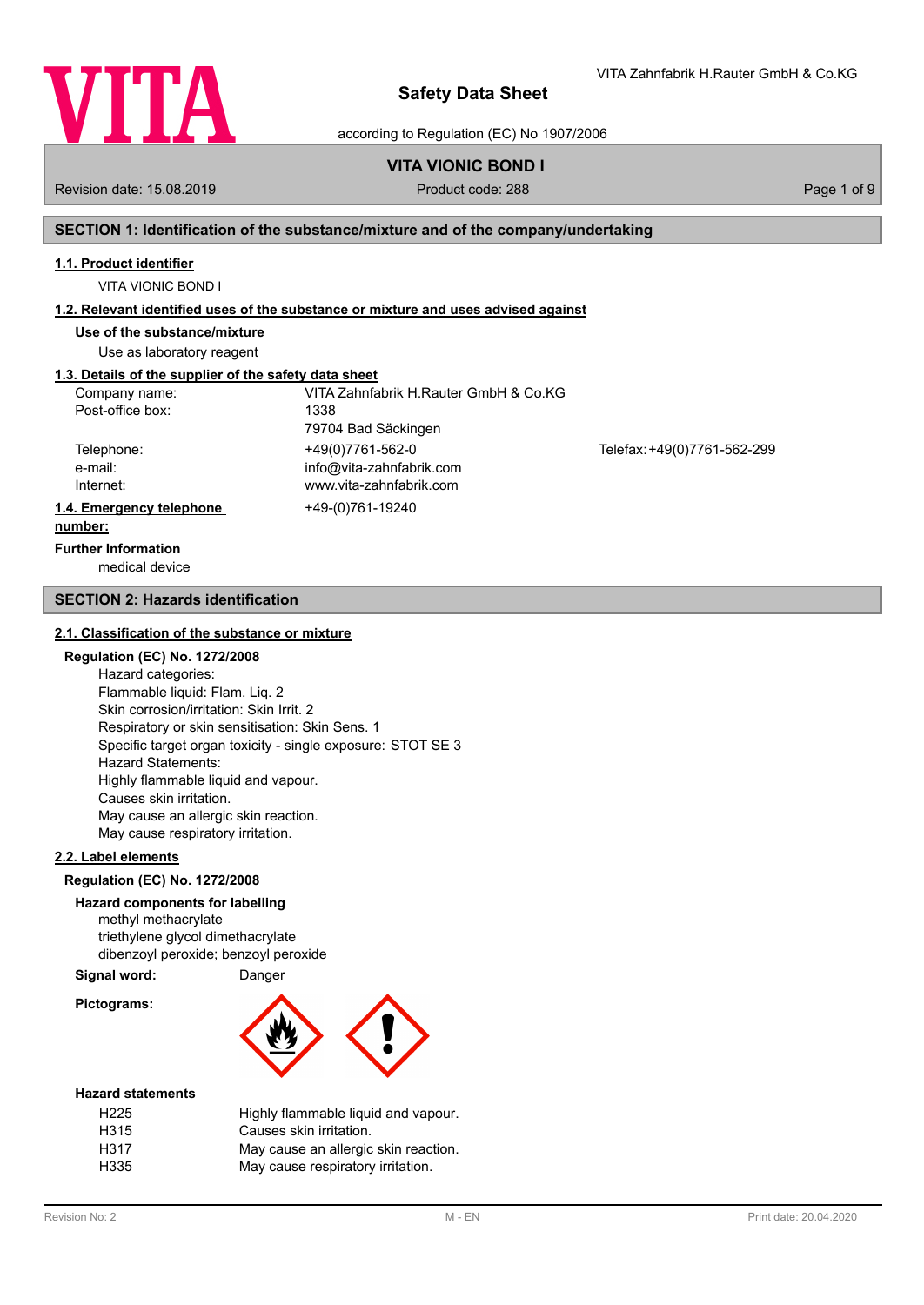

according to Regulation (EC) No 1907/2006

# **VITA VIONIC BOND I**

Revision date: 15.08.2019 **Product code: 288** Page 2 of 9

### **Precautionary statements**

| P <sub>210</sub> | Keep away from heat, hot surfaces, sparks, open flames and other ignition sources. No<br>smoking. |
|------------------|---------------------------------------------------------------------------------------------------|
| P <sub>233</sub> | Keep container tightly closed.                                                                    |
| P <sub>261</sub> | Avoid breathing dust/fume/gas/mist/vapours/spray.                                                 |
| P <sub>280</sub> | Wear protective gloves/protective clothing/eye protection/face protection.                        |
| P <sub>235</sub> | Keep cool.                                                                                        |
| P403+P233        | Store in a well-ventilated place. Keep container tightly closed.                                  |

#### **2.3. Other hazards**

No information available.

### **SECTION 3: Composition/information on ingredients**

## **3.2. Mixtures**

#### **Hazardous components**

| CAS No    | Chemical name                                                             |                                                                                               |                  | Quantity   |
|-----------|---------------------------------------------------------------------------|-----------------------------------------------------------------------------------------------|------------------|------------|
|           | EC No                                                                     | Index No                                                                                      | <b>REACH No</b>  |            |
|           | <b>GHS Classification</b>                                                 |                                                                                               |                  |            |
| 80-62-6   | methyl methacrylate                                                       |                                                                                               |                  | $75 - 80%$ |
|           | 201-297-1                                                                 | 607-035-00-6                                                                                  | 01-2119452498-28 |            |
|           | Flam. Liq. 2, Skin Irrit. 2, Skin Sens. 1, STOT SE 3; H225 H315 H317 H335 |                                                                                               |                  |            |
| 109-16-0  | 2.2'-ethylenedioxydiethyl dimethacrylate                                  |                                                                                               | $1 - 5\%$        |            |
|           | 203-652-6                                                                 |                                                                                               | 01-2119969287-21 |            |
|           | Skin Sens. 1B; H317                                                       |                                                                                               |                  |            |
| $94-36-0$ | dibenzoyl peroxide; benzoyl peroxide                                      |                                                                                               |                  | < 1 %      |
|           | 202-327-6                                                                 | 617-008-00-0                                                                                  | 01-2119511472-50 |            |
|           | H400 H410                                                                 | Org. Perox. B, Eye Irrit. 2, Skin Sens. 1, Aquatic Acute 1, Aquatic Chronic 1; H241 H319 H317 |                  |            |

Full text of H and EUH statements: see section 16.

# **SECTION 4: First aid measures**

#### **4.1. Description of first aid measures**

### **After inhalation**

Provide fresh air. Medical treatment necessary.

#### **After contact with skin**

After contact with skin, wash immediately with plenty of water and soap.

## **After contact with eyes**

After contact with the eyes, rinse with water with the eyelids open for a sufficient length of time, then consult an ophthalmologist immediately.

**After ingestion**

Rinse mouth immediately and drink plenty of water.

# **4.2. Most important symptoms and effects, both acute and delayed**

# No information available.

#### **4.3. Indication of any immediate medical attention and special treatment needed**

Treat symptomatically.

## **SECTION 5: Firefighting measures**

#### **5.1. Extinguishing media**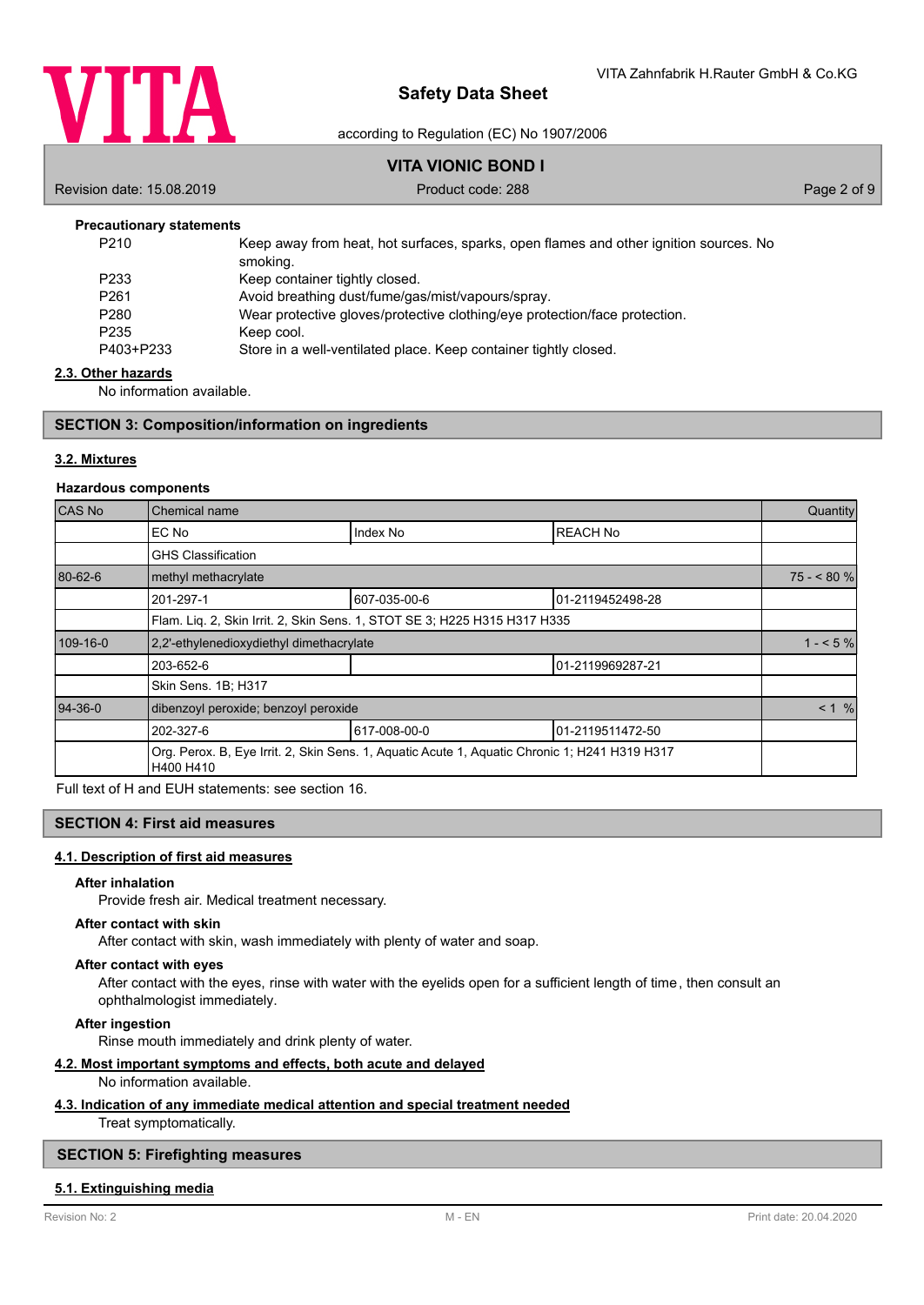

according to Regulation (EC) No 1907/2006

# **VITA VIONIC BOND I**

Revision date: 15.08.2019 **Product code: 288** Page 3 of 9

# **Suitable extinguishing media**

Carbon dioxide (CO2), Foam, Extinguishing powder.

# **Unsuitable extinguishing media**

**Water** 

# **5.2. Special hazards arising from the substance or mixture**

Highly flammable. Vapours can form explosive mixtures with air.

#### **5.3. Advice for firefighters**

Wear a self-contained breathing apparatus and chemical protective clothing. Full protection suit.

#### **Additional information**

Use water spray jet to protect personnel and to cool endangered containers. Suppress gases/vapours/mists with water spray jet. Collect contaminated fire extinguishing water separately. Do not allow entering drains or surface water.

# **SECTION 6: Accidental release measures**

#### **6.1. Personal precautions, protective equipment and emergency procedures**

Remove all sources of ignition. Do not breathe gas/fumes/vapour/spray. Avoid contact with skin, eyes and clothes. Use personal protection equipment.

#### **6.2. Environmental precautions**

Do not allow uncontrolled discharge of product into the environment. Danger of explosion

### **6.3. Methods and material for containment and cleaning up**

Absorb with liquid-binding material (e.g. sand, diatomaceous earth, acid- or universal binding agents). Treat the recovered material as prescribed in the section on waste disposal.

# **6.4. Reference to other sections**

Safe handling: see section 7 Personal protection equipment: see section 8 Disposal: see section 13

### **SECTION 7: Handling and storage**

# **7.1. Precautions for safe handling**

#### **Advice on safe handling**

If handled uncovered, arrangements with local exhaust ventilation have to be used. Do not breathe gas/fumes/vapour/spray.

#### **Advice on protection against fire and explosion**

Keep away from sources of ignition - No smoking. Take precautionary measures against static discharges. Vapours can form explosive mixtures with air.

### **7.2. Conditions for safe storage, including any incompatibilities**

#### **Requirements for storage rooms and vessels**

Keep container tightly closed. Keep in a cool, well-ventilated place. Keep away from heat, hot surfaces, sparks, open flames and other ignition sources. No smoking.

#### **Hints on joint storage**

Do not store together with: Oxidising agent. Pyrophoric or self-heating substances.

# **7.3. Specific end use(s)**

Use as laboratory reagent

### **SECTION 8: Exposure controls/personal protection**

# **8.1. Control parameters**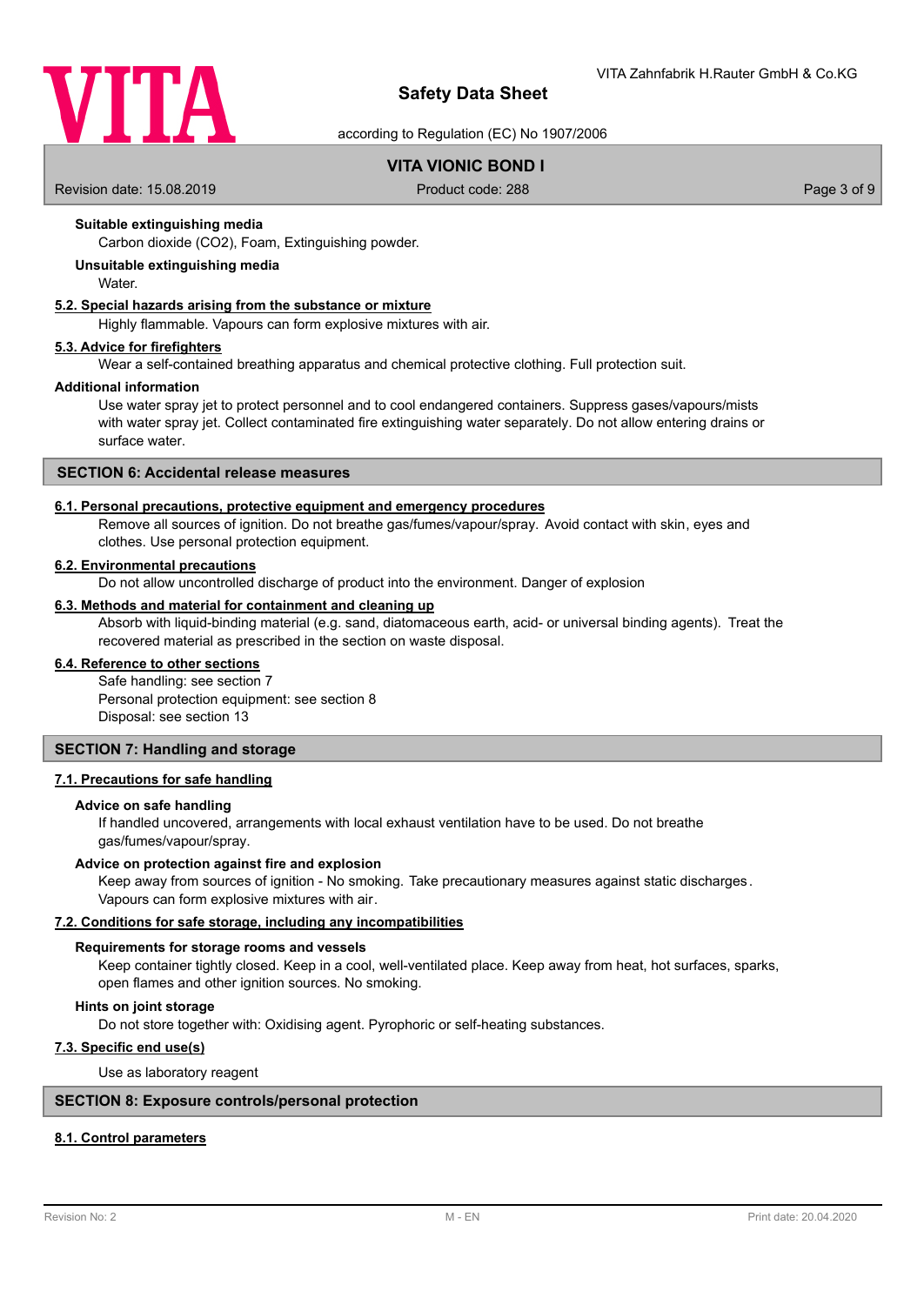

according to Regulation (EC) No 1907/2006

# **VITA VIONIC BOND I**

Revision date: 15.08.2019 **Product code: 288** Page 4 of 9

## **Occupational exposure limit values**

| CAS No  | Name of agent       | ppm              | ma/m <sup>3</sup> | fib/cm <sup>3</sup> | Category      | Origin |
|---------|---------------------|------------------|-------------------|---------------------|---------------|--------|
| 80-62-6 | Methyl methacrylate | 50I              |                   |                     | TWA (8 h)     |        |
|         |                     | 100 <sup>1</sup> |                   |                     | STEL (15 min) |        |

## **8.2. Exposure controls**









### **Appropriate engineering controls**

If handled uncovered, arrangements with local exhaust ventilation have to be used. Do not breathe gas/fumes/vapour/spray.

### **Protective and hygiene measures**

Remove contaminated, saturated clothing immediately. Draw up and observe skin protection programme. Wash hands and face before breaks and after work and take a shower if necessary . When using do not eat or drink.

## **Eye/face protection**

Wear eye protection/face protection.

## **Hand protection**

When handling with chemical substances, protective gloves must be worn with the CE-label including the four control digits. The quality of the protective gloves resistant to chemicals must be chosen as a function of the specific working place concentration and quantity of hazardous substances. For special purposes, it is recommended to check the resistance to chemicals of the protective gloves mentioned above together with the supplier of these gloves. Recommended glove articles KCL Butoject Butyl caoutchouc (butyl rubber) Breakthrough time (maximum wearing time) 60 min

#### **Skin protection**

Wear suitable protective clothing.

# **Respiratory protection**

Technical ventilation of workplace Provide adequate ventilation as well as local exhaustion at critical locations.

# **SECTION 9: Physical and chemical properties**

## **9.1. Information on basic physical and chemical properties**

| Physical state:<br>Colour:<br>Odour:<br>pH-Value:                                           | Liquid<br>colourless<br>stinging | not determined                   |
|---------------------------------------------------------------------------------------------|----------------------------------|----------------------------------|
| Changes in the physical state<br>Melting point:<br>Initial boiling point and boiling range: |                                  | not determined<br>101 °C         |
| Flash point:                                                                                |                                  | 10 °C                            |
| Flammability<br>Solid:<br>Gas:                                                              |                                  | not applicable<br>not applicable |
| Lower explosion limits:<br>Upper explosion limits:                                          |                                  | 2.1 vol. %<br>12,5 vol. %        |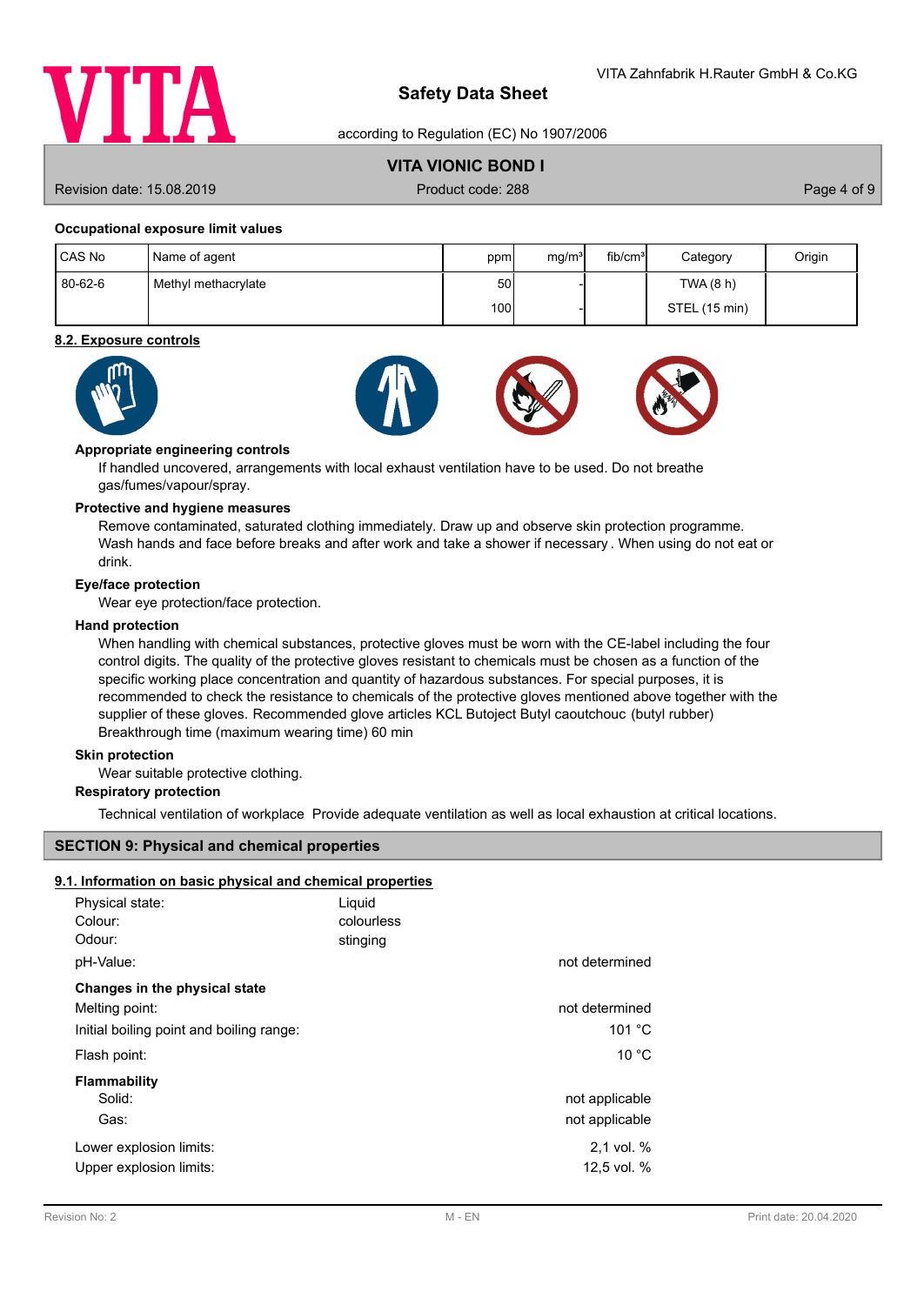

# according to Regulation (EC) No 1907/2006

| <b>VITA VIONIC BOND I</b>                          |                                  |             |  |  |
|----------------------------------------------------|----------------------------------|-------------|--|--|
| Revision date: 15.08.2019                          | Product code: 288                | Page 5 of 9 |  |  |
| Ignition temperature:                              | 430 °C                           |             |  |  |
| <b>Auto-ignition temperature</b><br>Solid:<br>Gas: | not applicable<br>not applicable |             |  |  |
| Decomposition temperature:                         | not determined                   |             |  |  |
| <b>Oxidizing properties</b><br>Not oxidising.      |                                  |             |  |  |
| Vapour pressure:<br>(at 50 $^{\circ}$ C)           | <=1100 hPa                       |             |  |  |
| Density:                                           | not determined                   |             |  |  |
| Water solubility:                                  | No                               |             |  |  |
| Solubility in other solvents<br>not determined     |                                  |             |  |  |
| Partition coefficient:                             | not determined                   |             |  |  |
| Vapour density:                                    | not determined                   |             |  |  |
| Evaporation rate:                                  | not determined                   |             |  |  |
| 9.2. Other information                             |                                  |             |  |  |
| Solid content:                                     | 1,0%                             |             |  |  |

# **SECTION 10: Stability and reactivity**

## **10.1. Reactivity**

Highly flammable.

# **10.2. Chemical stability**

The product is stable under storage at normal ambient temperatures.

# **10.3. Possibility of hazardous reactions**

No known hazardous reactions.

#### **10.4. Conditions to avoid**

Keep away from sources of heat (e.g. hot surfaces), sparks and open flames. Vapours can form explosive mixtures with air.

# **10.5. Incompatible materials**

No information available.

# **10.6. Hazardous decomposition products**

No known hazardous decomposition products.

# **SECTION 11: Toxicological information**

# **11.1. Information on toxicological effects**

# **Acute toxicity**

Based on available data, the classification criteria are not met.

| CAS No  | <b>Chemical name</b>   |                          |         |               |                |
|---------|------------------------|--------------------------|---------|---------------|----------------|
|         | <b>IExposure route</b> | 'Dose                    | Species | <b>Source</b> | <b>IMethod</b> |
| 80-62-6 | I methyl methacrylate  |                          |         |               |                |
|         | dermal                 | > 5000<br>ILD50<br>mg/kg |         |               |                |

## **Irritation and corrosivity**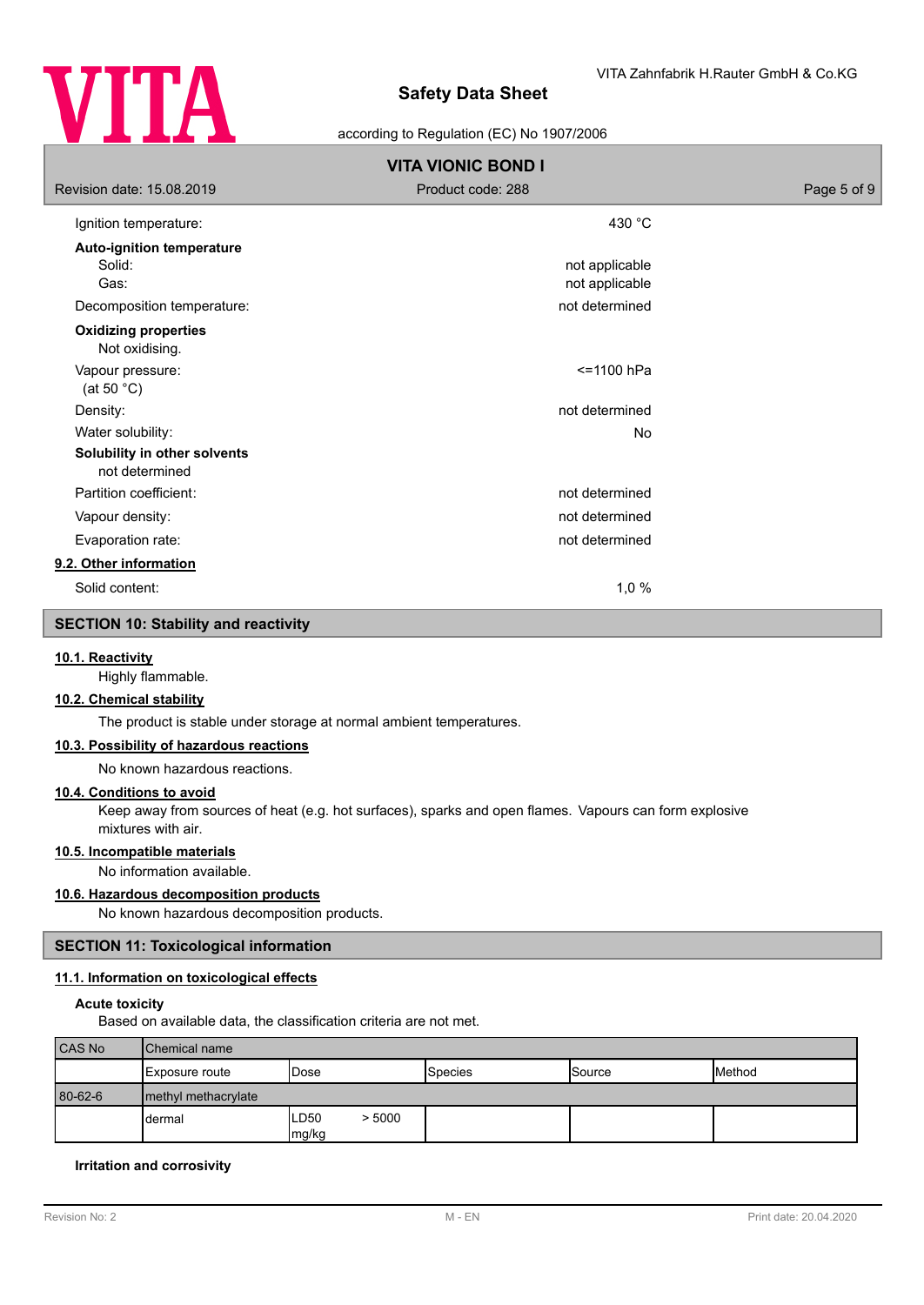

according to Regulation (EC) No 1907/2006

# **VITA VIONIC BOND I**

Revision date: 15.08.2019 **Product code: 288** Page 6 of 9

# Causes skin irritation.

Serious eye damage/eye irritation: Based on available data, the classification criteria are not met.

## **Sensitising effects**

May cause an allergic skin reaction. (methyl methacrylate; 2,2'-ethylenedioxydiethyl dimethacrylate; dibenzoyl peroxide; benzoyl peroxide)

#### **Carcinogenic/mutagenic/toxic effects for reproduction**

Based on available data, the classification criteria are not met.

#### **STOT-single exposure**

May cause respiratory irritation. (methyl methacrylate)

# **STOT-repeated exposure**

Based on available data, the classification criteria are not met.

#### **Aspiration hazard**

Based on available data, the classification criteria are not met.

## **Additional information on tests**

The mixture is classified as hazardous according to regulation (EC) No 1272/2008 [CLP].

### **SECTION 12: Ecological information**

#### **12.1. Toxicity**

# The product is not: Ecotoxic.

**12.2. Persistence and degradability**

The product has not been tested.

#### **12.3. Bioaccumulative potential**

The product has not been tested.

# **12.4. Mobility in soil**

The product has not been tested.

# **12.5. Results of PBT and vPvB assessment**

The product has not been tested.

# **12.6. Other adverse effects**

No information available.

### **Further information**

Avoid release to the environment.

#### **SECTION 13: Disposal considerations**

#### **13.1. Waste treatment methods**

#### **Disposal recommendations**

Do not allow to enter into surface water or drains. Dispose of waste according to applicable legislation.

# **Contaminated packaging**

Handle contaminated packages in the same way as the substance itself.

## **SECTION 14: Transport information**

#### **Land transport (ADR/RID)**

| 14.1. UN number:                  | <b>UN 1993</b>                                          |
|-----------------------------------|---------------------------------------------------------|
| 14.2. UN proper shipping name:    | FLAMMABLE LIQUID, N.O.S. (contains methyl methacrylate) |
| 14.3. Transport hazard class(es): | З                                                       |
| 14.4. Packing group:              | Ш                                                       |
| Hazard label:                     | 3                                                       |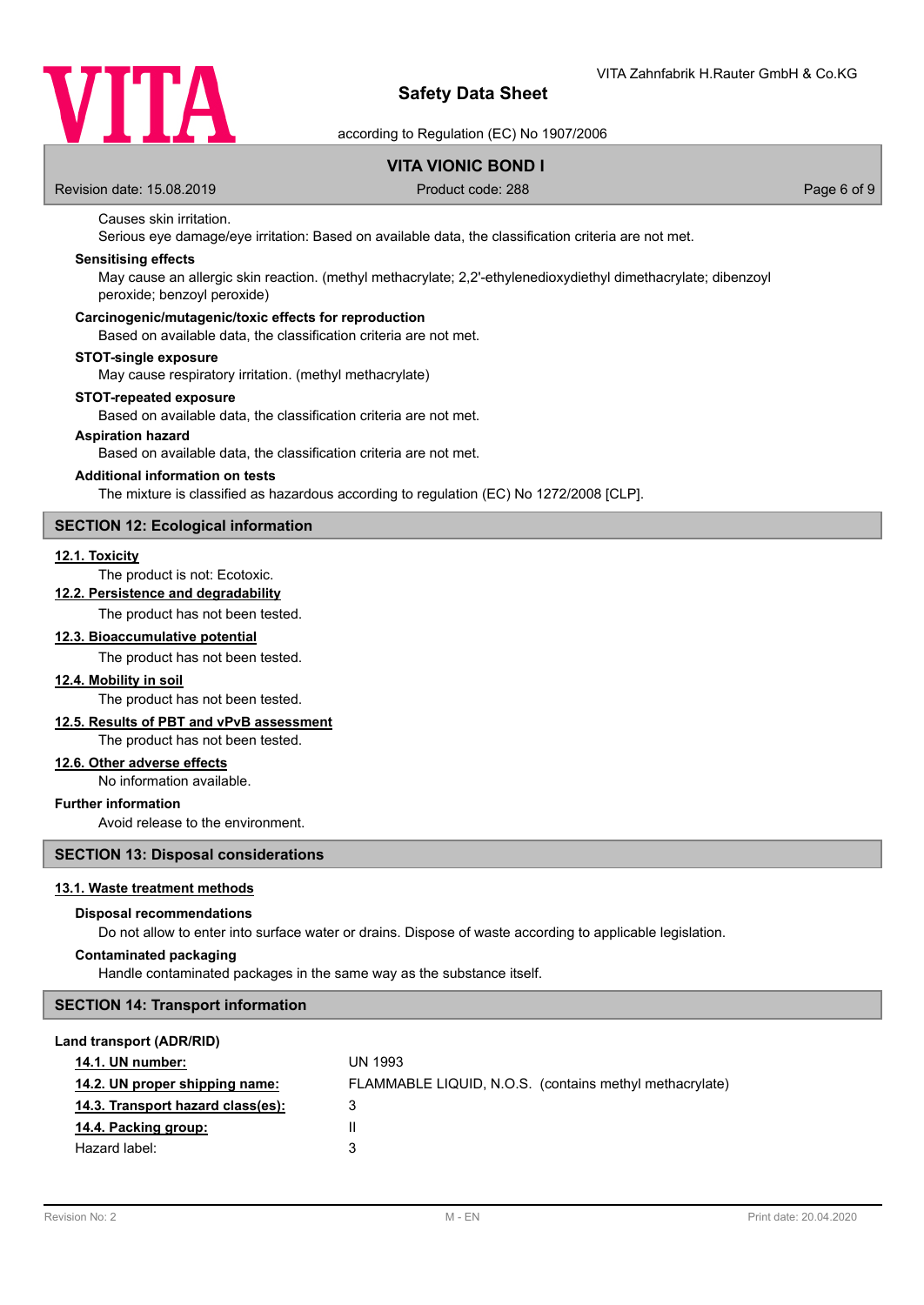

# according to Regulation (EC) No 1907/2006

# **VITA VIONIC BOND I** Revision date: 15.08.2019 **Product code: 288** Product code: 288 Page 7 of 9 Classification code: F1 Special Provisions: 274 601 640D Limited quantity: 1 L Excepted quantity: E2 Transport category: 2 Hazard No: 33 Tunnel restriction code: D/E **Inland waterways transport (ADN) 14.1. UN number:** UN 1993 **14.2. UN proper shipping name:** FLAMMABLE LIQUID, N.O.S. (contains methyl methacrylate) **14.3. Transport hazard class(es):** 3 **14.4. Packing group:** II Hazard label: 3 Classification code: F1 Special Provisions: 274 601 640D Limited quantity: 1 L Excepted quantity: E2 **Marine transport (IMDG) 14.1. UN number:** UN 1993 **14.2. UN proper shipping name:** FLAMMABLE LIQUID, N.O.S. (contains methyl methacrylate) **14.3. Transport hazard class(es):** 3 **14.4. Packing group:** II Hazard label: 3 Special Provisions: 274 Limited quantity: 1 L Excepted quantity: E2 EmS: F-E, S-E Segregation group: ammonium compounds **Air transport (ICAO-TI/IATA-DGR) 14.1. UN number:** UN 1993 **14.2. UN proper shipping name:** FLAMMABLE LIQUID, N.O.S. (contains methyl methacrylate) **14.3. Transport hazard class(es):** 3 **14.4. Packing group:** II Hazard label: 3 Special Provisions: A3

Limited quantity Passenger: 1 L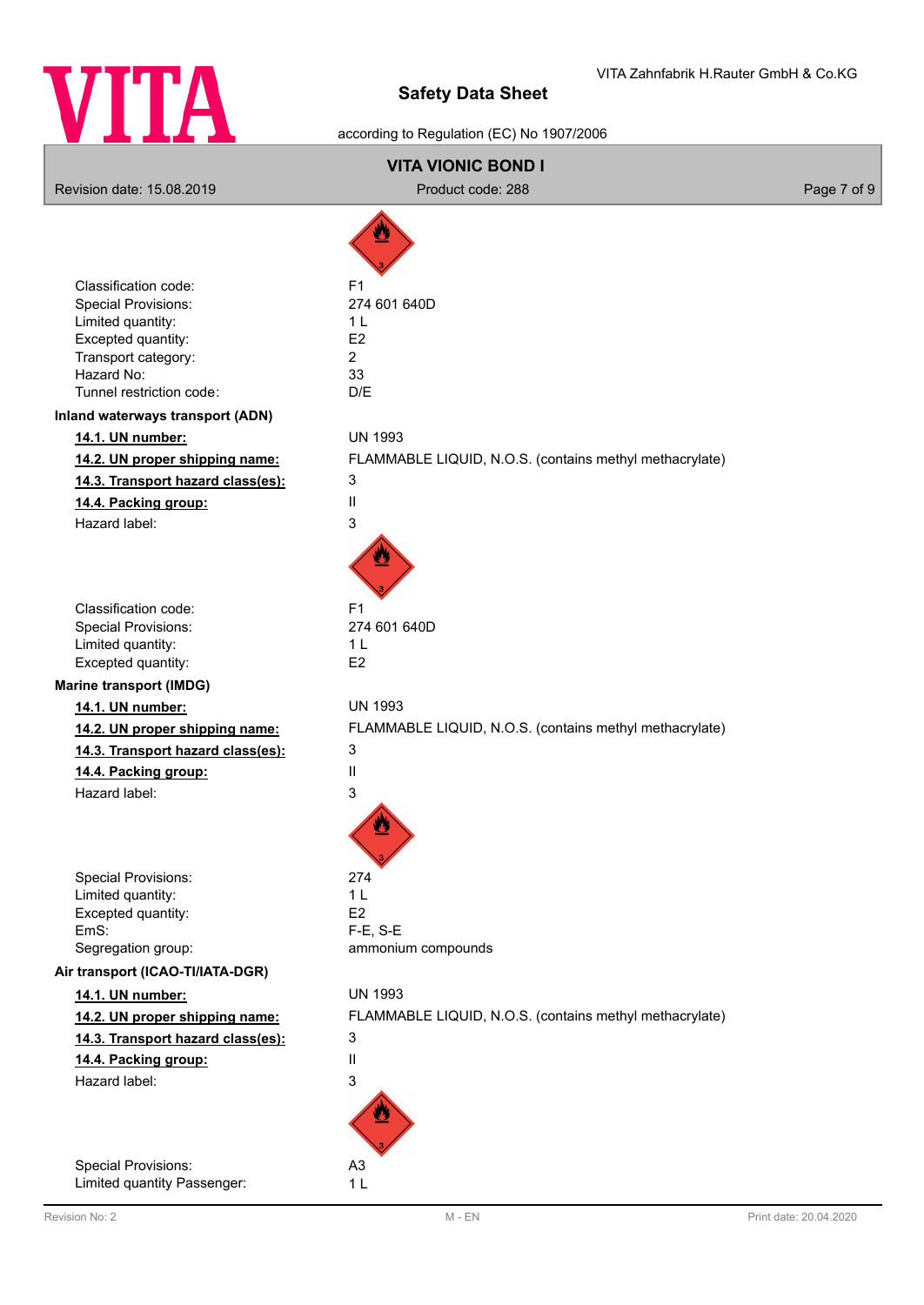

# according to Regulation (EC) No 1907/2006

| <b>VITA VIONIC BOND I</b>                                                                                                                      |                                                                                                                       |             |  |
|------------------------------------------------------------------------------------------------------------------------------------------------|-----------------------------------------------------------------------------------------------------------------------|-------------|--|
| Revision date: 15.08.2019                                                                                                                      | Product code: 288                                                                                                     | Page 8 of 9 |  |
| Passenger LQ:<br>Excepted quantity:                                                                                                            | Y341<br>E2                                                                                                            |             |  |
| IATA-packing instructions - Passenger:<br>IATA-max. quantity - Passenger:<br>IATA-packing instructions - Cargo:<br>IATA-max. quantity - Cargo: | 353<br>5L<br>364<br>60 L                                                                                              |             |  |
| 14.5. Environmental hazards                                                                                                                    |                                                                                                                       |             |  |
| ENVIRONMENTALLY HAZARDOUS:                                                                                                                     | no                                                                                                                    |             |  |
| 14.6. Special precautions for user<br>Warning: Combustible liquid.                                                                             |                                                                                                                       |             |  |
| 14.7. Transport in bulk according to Annex II of Marpol and the IBC Code<br>not applicable                                                     |                                                                                                                       |             |  |
| <b>SECTION 15: Regulatory information</b>                                                                                                      |                                                                                                                       |             |  |
|                                                                                                                                                | 15.1. Safety, health and environmental regulations/legislation specific for the substance or mixture                  |             |  |
| National regulatory information                                                                                                                |                                                                                                                       |             |  |
| Employment restrictions:                                                                                                                       | Observe restrictions to employment for juveniles according to the 'juvenile<br>work protection guideline' (94/33/EC). |             |  |
| Water hazard class (D):                                                                                                                        | 1 - slightly hazardous to water                                                                                       |             |  |
| Skin resorption/Sensitization:                                                                                                                 | Causes allergic hypersensitivity reactions.                                                                           |             |  |
| 15.2. Chemical safety assessment                                                                                                               |                                                                                                                       |             |  |
|                                                                                                                                                | Chemical safety assessments for substances in this mixture were not carried out.                                      |             |  |
| <b>SECTION 16: Other information</b>                                                                                                           |                                                                                                                       |             |  |

#### **Abbreviations and acronyms**

ADR: Accord européen sur le transport des marchandises dangereuses par Route (European Agreement concerning the International Carriage of Dangerous Goods by Road ) IMDG: International Maritime Code for Dangerous Goods IATA: International Air Transport Association GHS: Globally Harmonized System of Classification and Labelling of Chemicals EINECS: European Inventory of Existing Commercial Chemical Substances ELINCS: European List of Notified Chemical Substances CAS: Chemical Abstracts Service LC50: Lethal concentration, 50% LD50: Lethal dose, 50%

## **Relevant H and EUH statements (number and full text)**

| H <sub>225</sub> | Highly flammable liquid and vapour.                   |
|------------------|-------------------------------------------------------|
| H <sub>241</sub> | Heating may cause a fire or explosion.                |
| H315             | Causes skin irritation.                               |
| H317             | May cause an allergic skin reaction.                  |
| H319             | Causes serious eye irritation.                        |
| H335             | May cause respiratory irritation.                     |
| H400             | Very toxic to aquatic life.                           |
| H410             | Very toxic to aquatic life with long lasting effects. |

#### **Further Information**

The above information describes exclusively the safety requirements of the product and is based on our present-day knowledge. The information is intended to give you advice about the safe handling of the product named in this safety data sheet, for storage, processing, transport and disposal. The information cannot be transferred to other products. In the case of mixing the product with other products or in the case of